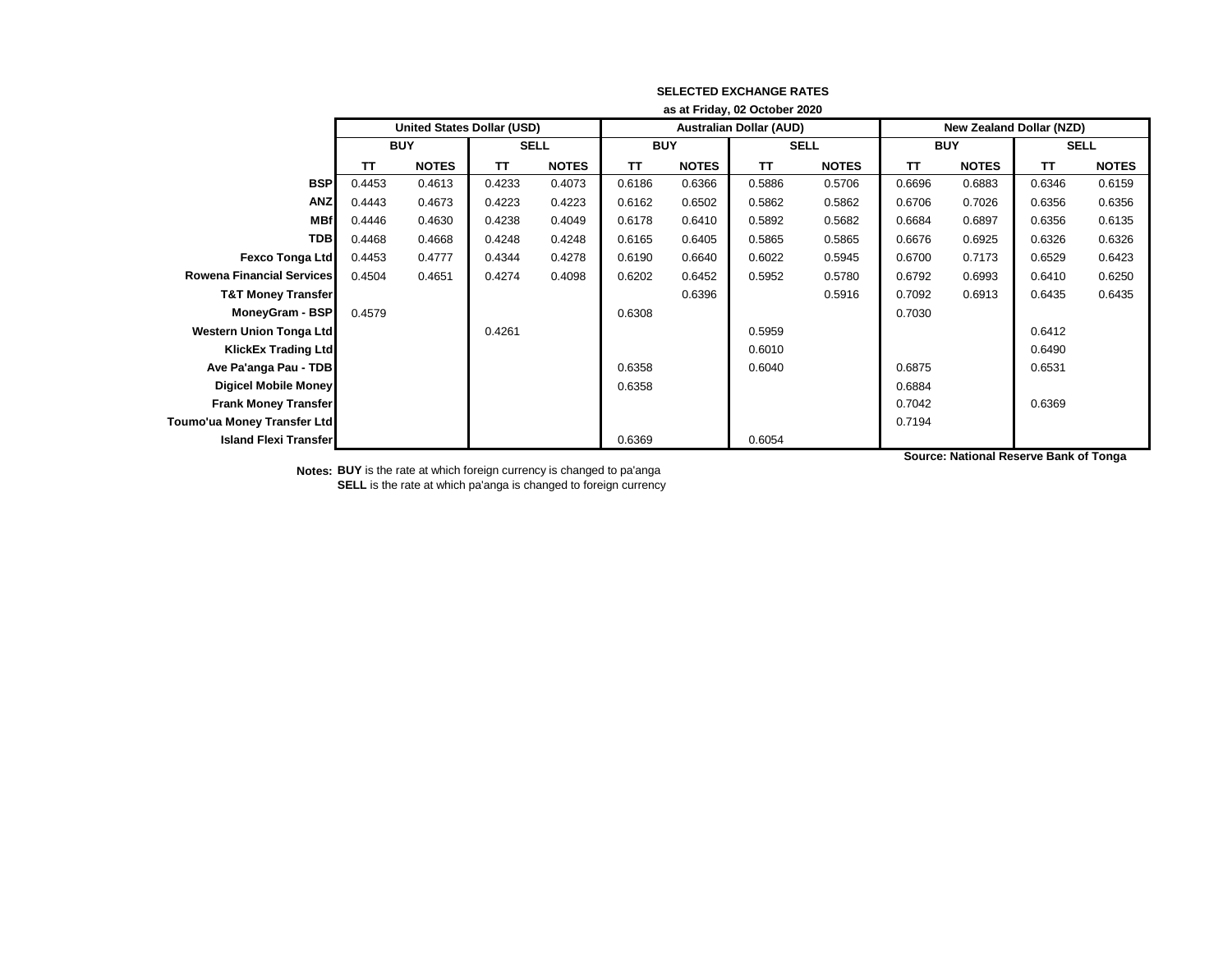|                                  | as at Friday, 09 October 2020     |              |             |              |            |              |                                |              |                                 |              |             |              |
|----------------------------------|-----------------------------------|--------------|-------------|--------------|------------|--------------|--------------------------------|--------------|---------------------------------|--------------|-------------|--------------|
|                                  | <b>United States Dollar (USD)</b> |              |             |              |            |              | <b>Australian Dollar (AUD)</b> |              | <b>New Zealand Dollar (NZD)</b> |              |             |              |
|                                  | <b>BUY</b>                        |              | <b>SELL</b> |              | <b>BUY</b> |              | <b>SELL</b>                    |              | <b>BUY</b>                      |              | <b>SELL</b> |              |
|                                  | <b>TT</b>                         | <b>NOTES</b> | TΤ          | <b>NOTES</b> | <b>TT</b>  | <b>NOTES</b> | TΤ                             | <b>NOTES</b> | TΤ                              | <b>NOTES</b> | TΤ          | <b>NOTES</b> |
| <b>BSP</b>                       | 0.4434                            | 0.4594       | 0.4214      | 0.4054       | 0.6172     | 0.6352       | 0.5872                         | 0.5692       | 0.6727                          | 0.6914       | 0.6377      | 0.6190       |
| <b>ANZ</b>                       | 0.4424                            | 0.4654       | 0.4204      | 0.4204       | 0.6156     | 0.6496       | 0.5856                         | 0.5856       | 0.6746                          | 0.7066       | 0.6396      | 0.6396       |
| <b>MBf</b>                       | 0.4427                            | 0.4608       | 0.4219      | 0.4032       | 0.6164     | 0.6369       | 0.5879                         | 0.5650       | 0.6715                          | 0.6944       | 0.6387      | 0.6173       |
| <b>TDB</b>                       | 0.4449                            | 0.4649       | 0.4229      | 0.4229       | 0.6161     | 0.6401       | 0.5861                         | 0.5861       | 0.6715                          | 0.6964       | 0.6365      | 0.6365       |
| <b>Fexco Tonga Ltd</b>           | 0.4434                            | 0.4756       | 0.4326      | 0.4259       | 0.6170     | 0.6624       | 0.6010                         | 0.5932       | 0.6724                          | 0.7207       | 0.6563      | 0.6454       |
| <b>Rowena Financial Services</b> | 0.4695                            | 0.4630       | 0.4255      | 0.4082       | 0.6250     | 0.6452       | 0.5952                         | 0.5747       | 0.7092                          | 0.6993       | 0.6452      | 0.6250       |
| <b>T&amp;T Money Transfer</b>    |                                   |              |             |              |            | 0.6406       |                                | 0.5926       | 0.7092                          | 0.6952       | 0.6370      | 0.6370       |
| <b>MoneyGram - BSP</b>           | 0.4570                            |              |             |              | 0.6336     |              |                                |              | 0.7085                          |              |             |              |
| <b>Western Union Tonga Ltd</b>   |                                   |              | 0.4251      |              |            |              | 0.5939                         |              |                                 |              | 0.6450      |              |
| <b>KlickEx Trading Ltd</b>       |                                   |              |             |              |            |              | 0.6020                         |              |                                 |              | 0.6530      |              |
| Ave Pa'anga Pau - TDB            |                                   |              |             |              | 0.6353     |              | 0.6036                         |              | 0.6915                          |              | 0.6569      |              |
| Digicel Mobile Money             |                                   |              |             |              | 0.6368     |              |                                |              | 0.6905                          |              |             |              |
| <b>Frank Money Transfer</b>      |                                   |              |             |              |            |              |                                |              | 0.7042                          |              | 0.6369      |              |
| <b>Manatu Ofa Money Transfer</b> |                                   |              |             |              |            |              |                                |              | 0.7143                          |              | 0.6667      |              |
| Toumo'ua Money Transfer Ltd      |                                   |              |             |              |            |              |                                |              | 0.7194                          |              |             |              |
| <b>Island Flexi Transfer</b>     |                                   |              |             |              | 0.6054     |              | 0.6329                         |              |                                 |              |             |              |

**Notes: BUY** is the rate at which foreign currency is changed to pa'anga

**SELL** is the rate at which pa'anga is changed to foreign currency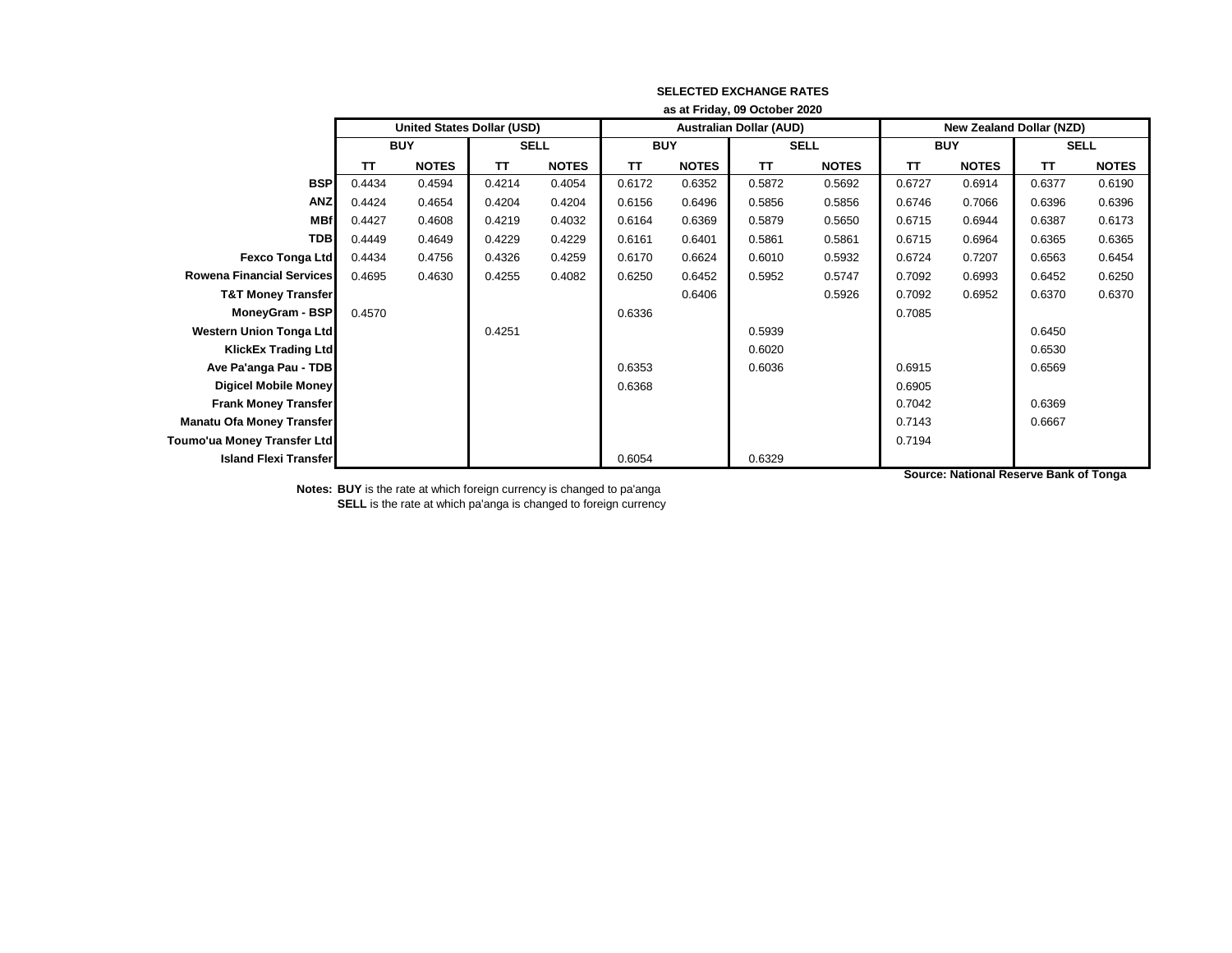|                                  | as at Friday, 16 October 2020 |                            |             |              |            |              |                                |              |                                 |              |             |              |
|----------------------------------|-------------------------------|----------------------------|-------------|--------------|------------|--------------|--------------------------------|--------------|---------------------------------|--------------|-------------|--------------|
|                                  |                               | United States Dollar (USD) |             |              |            |              | <b>Australian Dollar (AUD)</b> |              | <b>New Zealand Dollar (NZD)</b> |              |             |              |
|                                  | <b>BUY</b>                    |                            | <b>SELL</b> |              | <b>BUY</b> |              | <b>SELL</b>                    |              | <b>BUY</b>                      |              | <b>SELL</b> |              |
|                                  | TΤ                            | <b>NOTES</b>               | TΤ          | <b>NOTES</b> | <b>TT</b>  | <b>NOTES</b> | TΤ                             | <b>NOTES</b> | TΤ                              | <b>NOTES</b> | TΤ          | <b>NOTES</b> |
| <b>BSP</b>                       | 0.4422                        | 0.4582                     | 0.4202      | 0.4042       | 0.6223     | 0.6403       | 0.5923                         | 0.5743       | 0.6698                          | 0.6885       | 0.6348      | 0.6161       |
| <b>ANZ</b>                       | 0.4412                        | 0.4642                     | 0.4192      | 0.4192       | 0.6202     | 0.6542       | 0.5902                         | 0.5902       | 0.6716                          | 0.7036       | 0.6366      | 0.6366       |
| <b>MBf</b>                       | 0.4415                        | 0.4608                     | 0.4207      | 0.4016       | 0.6215     | 0.6452       | 0.5929                         | 0.5714       | 0.6685                          | 0.6897       | 0.6358      | 0.6135       |
| <b>TDB</b>                       | 0.4437                        | 0.4637                     | 0.4217      | 0.4217       | 0.6206     | 0.6446       | 0.5906                         | 0.5906       | 0.6685                          | 0.6934       | 0.6335      | 0.6335       |
| Fexco Tonga Ltd                  | 0.4422                        | 0.4743                     | 0.4315      | 0.4247       | 0.6223     | 0.6680       | 0.6073                         | 0.5982       | 0.6700                          | 0.7175       | 0.6535      | 0.6425       |
| <b>Rowena Financial Services</b> | 0.4695                        | 0.4630                     | 0.4237      | 0.4082       | 0.6250     | 0.6494       | 0.5988                         | 0.5814       | 0.7092                          | 0.6993       | 0.6410      | 0.6250       |
| <b>T&amp;T Money Transfer</b>    |                               |                            |             |              |            | 0.6433       |                                | 0.5953       | 0.7092                          | 0.6915       | 0.6370      | 0.6370       |
| Western Union Tonga Ltd          |                               |                            | 0.4242      |              |            |              | 0.6010                         |              |                                 |              | 0.6482      |              |
| <b>KlickEx Trading Ltd</b>       |                               |                            |             |              |            |              | 0.6040                         |              |                                 |              | 0.6490      |              |
| Ave Pa'anga Pau - TDB            |                               |                            |             |              | 0.6367     |              | 0.6081                         |              | 0.6884                          |              | 0.6539      |              |
| <b>Frank Money Transfer</b>      |                               |                            |             |              |            |              |                                |              | 0.7042                          |              | 0.6369      |              |
| <b>Manatu Ofa Money Transfer</b> |                               |                            |             |              |            |              |                                |              | 0.7143                          |              | 0.6667      |              |
| Toumo'ua Money Transfer Ltd      |                               |                            |             |              |            |              |                                |              | 0.7194                          |              |             |              |
| <b>Island Flexi Transfer</b>     |                               |                            |             |              | 0.6369     |              | 0.6074                         |              |                                 |              |             |              |

**Notes: BUY** is the rate at which foreign currency is changed to pa'anga **SELL** is the rate at which pa'anga is changed to foreign currency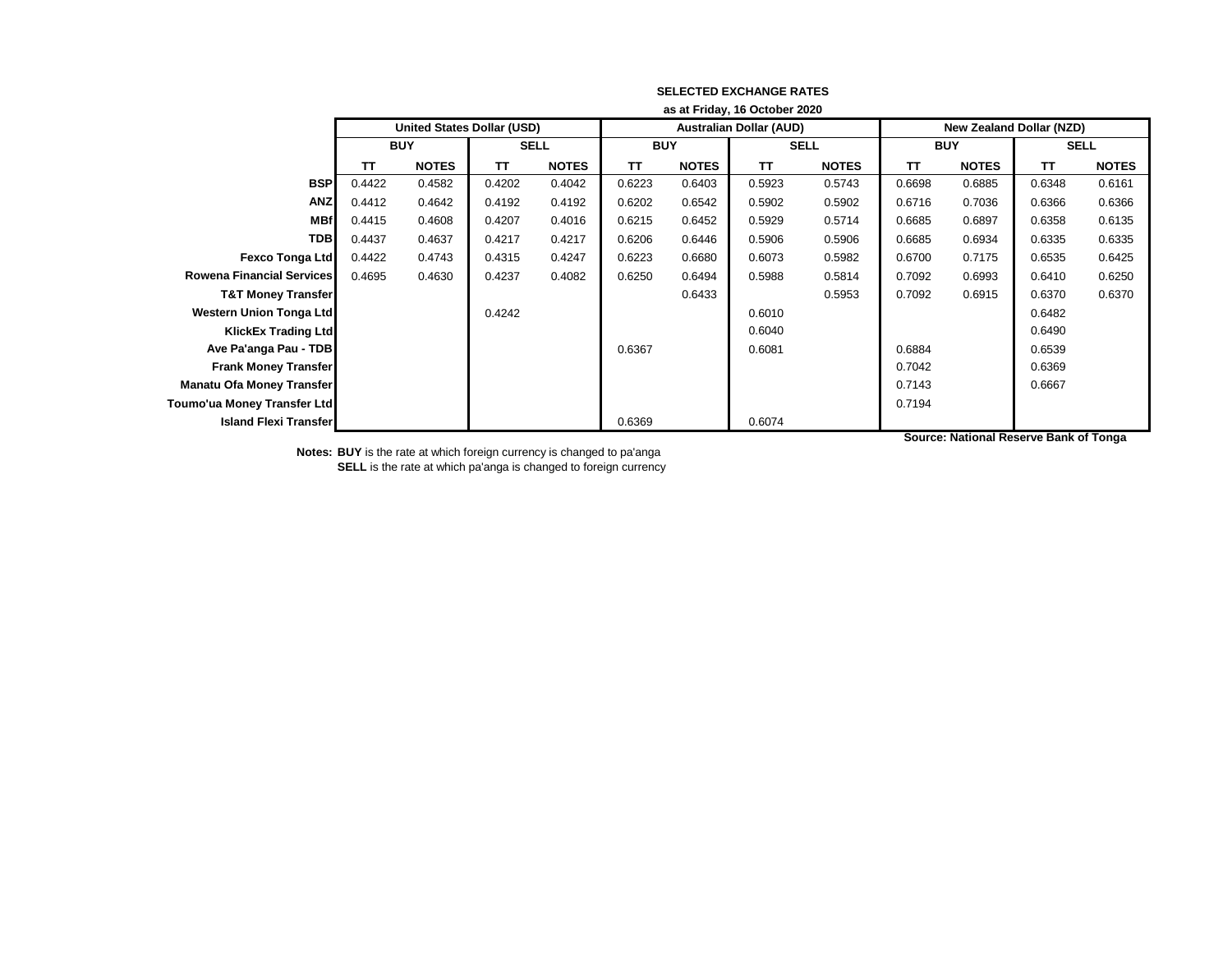|                                  | as at Friday, 23 October 2020 |                                   |             |              |            |              |                                |              |                                 |              |             |              |
|----------------------------------|-------------------------------|-----------------------------------|-------------|--------------|------------|--------------|--------------------------------|--------------|---------------------------------|--------------|-------------|--------------|
|                                  |                               | <b>United States Dollar (USD)</b> |             |              |            |              | <b>Australian Dollar (AUD)</b> |              | <b>New Zealand Dollar (NZD)</b> |              |             |              |
|                                  | <b>BUY</b>                    |                                   | <b>SELL</b> |              | <b>BUY</b> |              | <b>SELL</b>                    |              | <b>BUY</b>                      |              | <b>SELL</b> |              |
|                                  | TΤ                            | <b>NOTES</b>                      | TΤ          | <b>NOTES</b> | <b>TT</b>  | <b>NOTES</b> | <b>TT</b>                      | <b>NOTES</b> | <b>TT</b>                       | <b>NOTES</b> | TΤ          | <b>NOTES</b> |
| <b>BSP</b>                       | 0.4433                        | 0.4593                            | 0.4213      | 0.4053       | 0.6217     | 0.6397       | 0.5917                         | 0.5737       | 0.6642                          | 0.6829       | 0.6292      | 0.6105       |
| <b>ANZ</b>                       | 0.4423                        | 0.4653                            | 0.4203      | 0.4203       | 0.6196     | 0.6536       | 0.5896                         | 0.5896       | 0.6650                          | 0.6970       | 0.6300      | 0.6300       |
| <b>MBf</b>                       | 0.4426                        | 0.4608                            | 0.4218      | 0.4032       | 0.6209     | 0.6410       | 0.5923                         | 0.5714       | 0.6629                          | 0.6849       | 0.6302      | 0.6061       |
| <b>TDB</b>                       | 0.4448                        | 0.4648                            | 0.4228      | 0.4228       | 0.6202     | 0.6442       | 0.5902                         | 0.5902       | 0.6624                          | 0.6873       | 0.6274      | 0.6274       |
| Fexco Tonga Ltd                  | 0.4433                        | 0.4755                            | 0.4325      | 0.4258       | 0.6220     | 0.6674       | 0.6053                         | 0.5976       | 0.6643                          | 0.7114       | 0.6484      | 0.6370       |
| <b>Rowena Financial Services</b> | 0.4695                        | 0.4651                            | 0.4255      | 0.4082       | 0.6211     | 0.6494       | 0.5988                         | 0.5814       | 0.7092                          | 0.6944       | 0.6369      | 0.6173       |
| <b>T&amp;T Money Transfer</b>    |                               |                                   |             |              |            | 0.6427       |                                | 0.5972       | 0.7092                          | 0.6787       | 0.6370      | 0.6370       |
| MoneyGram - BSP                  | 0.4570                        |                                   |             |              | 0.6381     |              |                                |              | 0.7006                          |              |             |              |
| <b>Western Union Tonga Ltd</b>   |                               |                                   | 0.4251      |              |            |              | 0.6002                         |              |                                 |              | 0.6368      |              |
| <b>KlickEx Trading Ltd</b>       |                               |                                   |             |              |            |              | 0.6040                         |              |                                 |              | 0.6440      |              |
| Ave Pa'anga Pau - TDB            |                               |                                   |             |              | 0.6398     |              | 0.6078                         |              | 0.6818                          |              | 0.6478      |              |
| <b>Digicel Mobile Money</b>      |                               |                                   |             |              | 0.6311     |              |                                |              | 0.7188                          |              |             |              |
| <b>Frank Money Transfer</b>      |                               |                                   |             |              |            |              |                                |              | 0.7042                          |              | 0.6369      |              |
| Toumo'ua Money Transfer Ltd      |                               |                                   |             |              |            |              |                                |              | 0.7143                          |              |             |              |
| <b>Island Flexi Transfer</b>     |                               |                                   |             |              | 0.6329     |              | 0.6083                         |              |                                 |              |             |              |

**Notes: BUY** is the rate at which foreign currency is changed to pa'anga **SELL** is the rate at which pa'anga is changed to foreign currency